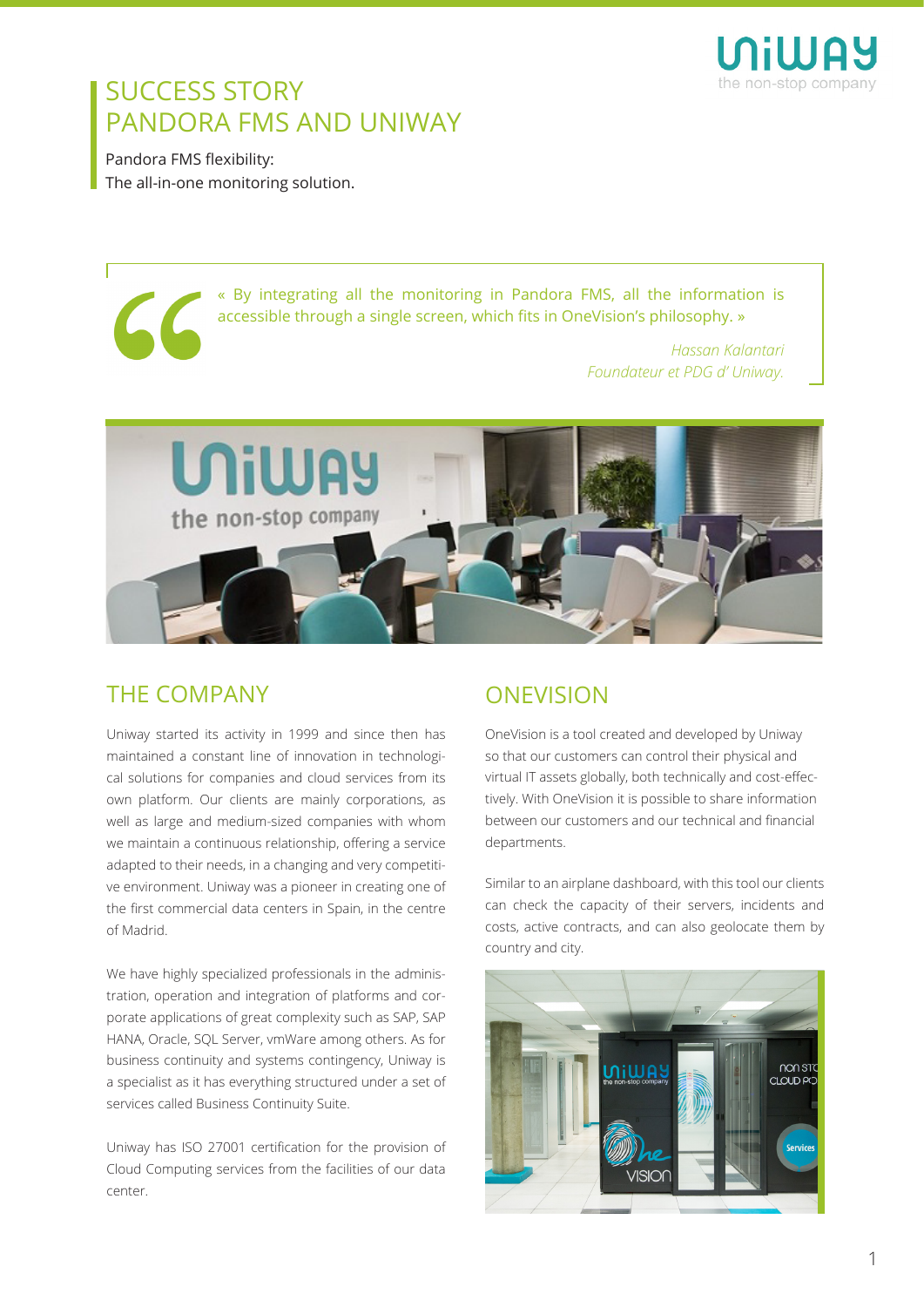

## SUCCESS STORY PANDORA FMS AND UNIWAY

Pandora FMS flexibility: The all-in-one monitoring solution.

#### WHAT LED UNIWAY TO CHOOSE PANDORA FMS?

Uniway had more than four different monitoring tools, some dependent on the hardware (air conditioning, energy systems, etc.), others dependent on the commercial software they support (SAP, Oracle, SQL Server) and others of a general nature, but incompatible with OneVision (Nagios and PRTG).

Thanks to Pandora FMS, Uniway has not only avoided the PRTG license, but also the cost of a technician specialized in Nagios and the complementary monitoring products of technologies such as SAP or Oracle.

By integrating all the monitoring in Pandora FMS, all the information is accessible through a single screen, which fits in OneVision's philosophy. Within this tool, Pandora FMS has a relevant role through its API REST, since OneVision works as a dashboard for the client that includes, among many other functions, monitoring. In this way, Pandora FMS is a key piece for the management of the Uniway operations infrastructure, as well as for the operative information offered to the client. Everything with the same tool, individualized for each client, without duplicate licenses, operators or processes.





# HOW WAS THE SWITCH?

Through Pandora FMS's official training we were able to train two technicians who carried out the whole migration process by their own means. For the integration with OneVision we didn't even have to hire consultancy or development days, but through support and documentation they were able to integrate it themselves.

For the client, who previously did not have his own monitoring view, everything was an advantage, as we were able to offer them a high level of detail as well as historical data. The feeling of transparency and control is one of the reasons why our customers continue to trust Uniway, and with Pandora FMS we have reinforced this relationship of trust.